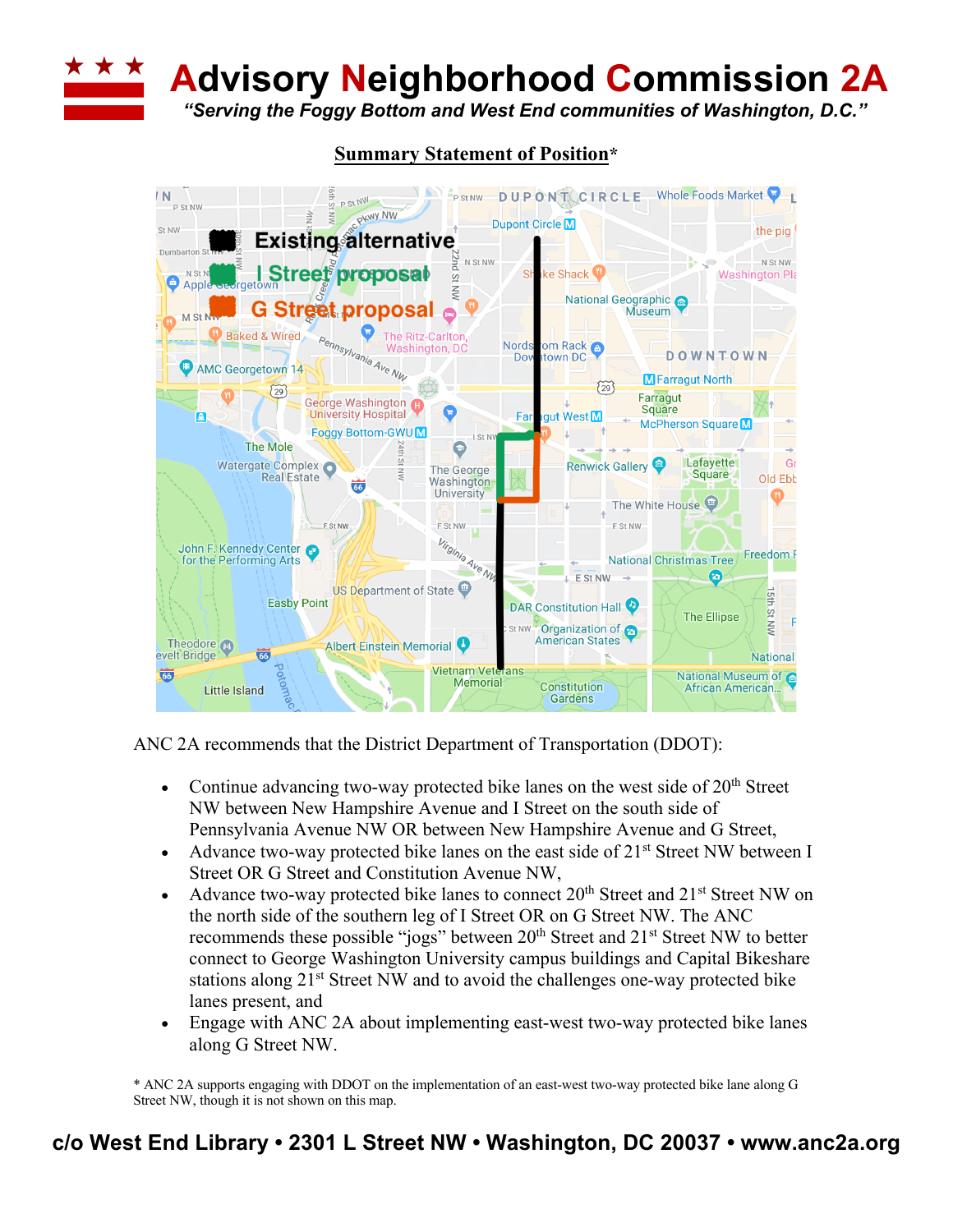

May 9, 2019

Mr. Jeff Marootian **Director** District Department of Transportation 55 M Street SE, Suite 400 Washington, DC 20003 jeff.marootian@dc.gov

## **RE: Recommended Alternative for the District Department of Transportation's 20th Street / 21st Street / 22nd Street NW Protected Bike Lanes Project**

Dear Director Marootian,

At its regular meeting on April 17, 2019, Advisory Neighborhood Commission 2A **("ANC 2A" or "Commission")** considered the above-referenced matter. With seven of eight commissioners present, a quorum at a duly-noticed public meeting, the Commission voted unanimously **(7-0-0)**, after a motion made by Commissioner Harnett and seconded by Commissioner Kennedy, to adopt the following resolution:

WHEREAS, the District Department of Transportation (DDOT) is currently soliciting comment on the alternative identified for the  $20<sup>th</sup>$  Street /  $21<sup>st</sup>$  Street /  $22<sup>nd</sup>$ Street NW Protected Bike Lanes Project,

WHEREAS, the Commission, in a resolution dated May 23<sup>rd</sup>, 2018, previously requested that the 22nd Street NW alternative not be carried forward for consideration,

WHEREAS, the Commission, in a resolution dated February 13<sup>th</sup>, 2019, requested that the following alternatives be advanced:  $21<sup>st</sup>$  Street south of E Street NW,  $20<sup>th</sup>$ Street north of I Street on the south side of Pennsylvania Avenue NW, and four possible "jog" alternatives between the north-south streets, and

WHEREAS, the Commission wishes to comment further now that DDOT has released designs of the alternative, expect for the proposed jogs, as they stand at "10% design."

THEREFORE, BE IT RESOLVED that the Commission makes the following recommendations to DDOT:

• ANC 2A supports implementing the "jog" as two-way protected bike lanes on the north side of the southern leg of I Street NW or on G Street NW. This change would enable the facility to better connect to George Washington University (GWU) campus and residential buildings and Capital Bikeshare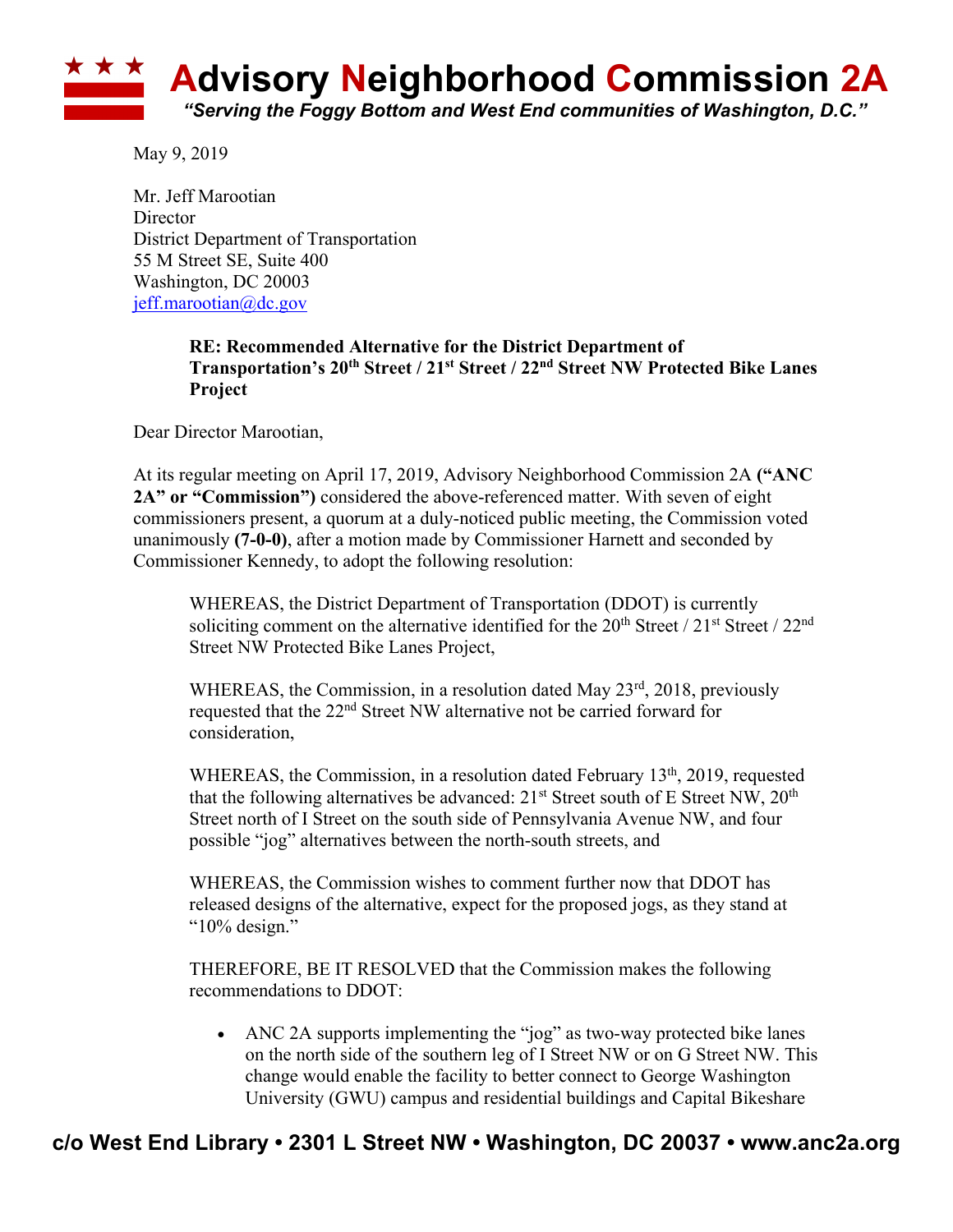## **Advisory Neighborhood Commission 2A** *"Serving the Foggy Bottom and West End communities of Washington, D.C."*

stations along  $21<sup>st</sup>$  Street NW. The implementation of continuous two-way protected bike lanes would eliminate the common problem of cyclists going the wrong way on one-way protected segments (e.g., on L Street and M Street NW). In addition to concerns about one-way protected bike lanes and the use of F Street NW for a bicycle facility, I Street and G Street NW offer the following advantages:

- o Closer to the core of the GWU campus and residential buildings, providing a more convenient commuting option for most students and university employees,
- o Do not impact curbside loading for any large multifamily residential buildings,
- o Perceived as a more tranquil and comfortable setting for bicycle riders due to the lack of interface with the E Street Expressway and the commuter traffic funneled off of it during the morning rush hour.
- The Commission maintains its support for the alignments that it had previously recommended on 20<sup>th</sup> Street and 21<sup>st</sup> Street NW and thanks DDOT for advancing an alternative in harmony with that position.

BE IT FURTHER RESOLVED that ANC 2A supports engaging DDOT about implementing an east-west two-way protected bike lane along G Street and not F Street NW given the dangerous intersection at the western terminus of F Street and the longer access that G Street would provide. The Commission also supports engaging DDOT about other goals outlined in the 2005 DC Bicycle Master Plan and subsequent updates in order to advance long-term strategic priorities.

Commissioners James Harnett (2A08@anc.dc.gov), Patrick Kennedy (2A01@anc.dc.gov), and William Kennedy Smith  $(2A04@anc,dc.gov)$  are the Commission's representatives in this matter.

ON BEHALF OF THE COMMISSION.

Sincerely,

Willi K Suite no

William Kennedy Smith, MD Chairperson

CC: Megan Kanagy, District Department of Transportation Jim Sebastian, District Department of Transportation Mike Goodno, District Department of Transportation

## **c/o West End Library • 2301 L Street NW • Washington, DC 20037 • www.anc2a.org**